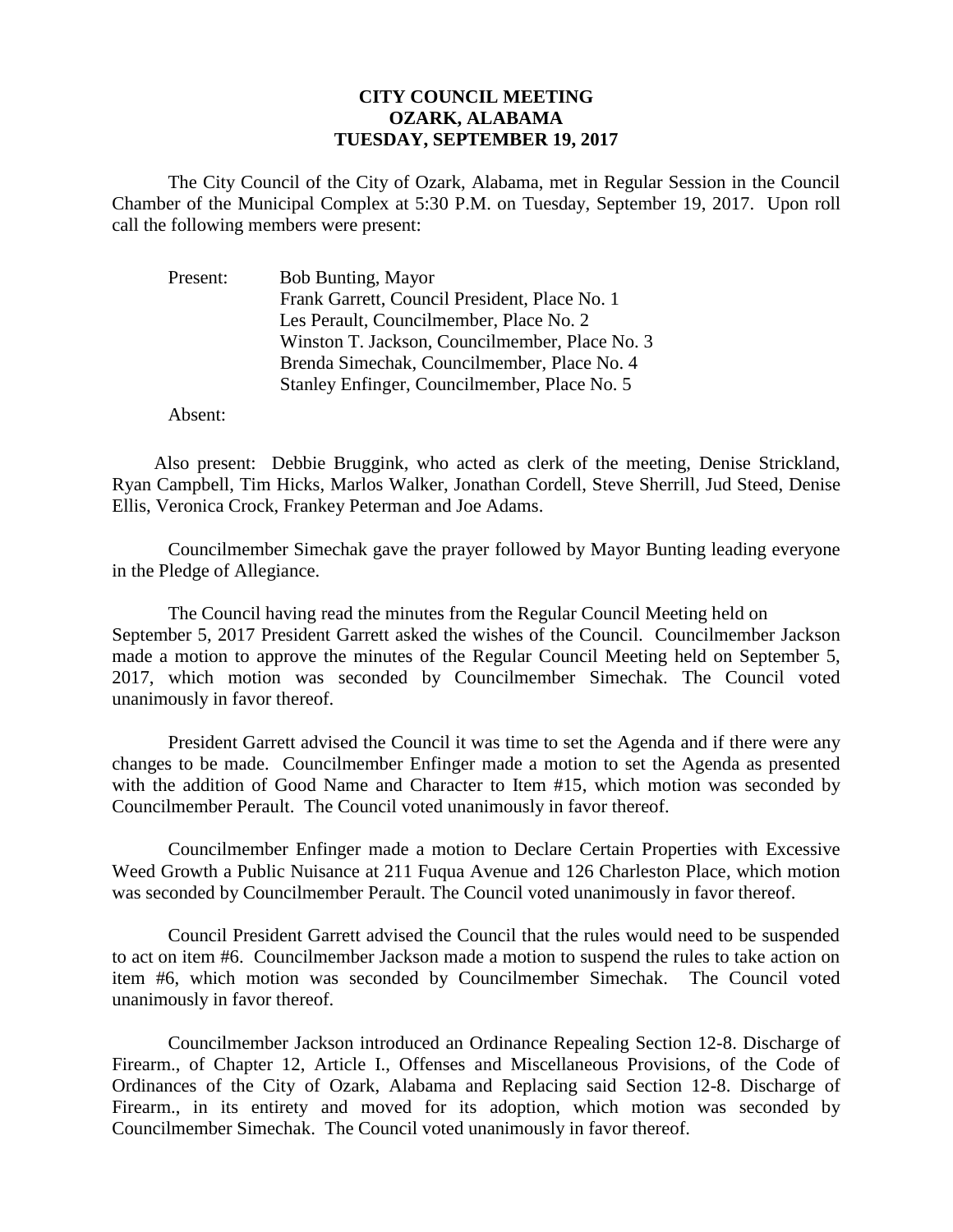Page 2 September 19, 2017

Councilmember Simechak introduced a Resolution Declaring Certain Properties with Excessive Weed Growth a Public Nuisance at 565 Eufaula Street, 1815 U.S. Hwy 231 N, 307 Fairview Drive and 275 Judson Drive and Setting a Public Hearing for each property on October 17, 2017 at 5:00 PM and moved for its adoption, which motion was seconded by Councilmember Jackson. The Council voted unanimously in favor thereof.

Councilmember Perault made a motion to authorize the Mayor to accept a donation of Real Property from Anne Laura Parker, which motion was seconded by Councilmember Jackson. The Council voted unanimously in favor thereof.

Councilmember Enfinger made a motion to authorize the Mayor to execute an agreement with Poly, Inc. for engineering services in connection with the Faust Avenue & Peacock Connectors, which motion was seconded by Councilmember Simechak. The Council voted unanimously in favor thereof.

Councilmember Jackson made a motion to approve financing with Commercial Bank for an Animal Control Vehicle for the Ft. Rucker Animal Control Contract in the amount of \$36,600 for a term of 48 months with an interest rate of 2.759%, which motion was seconded by Councilmember Perault. The Council voted unanimously in favor thereof.

Councilmember Simechak made a motion to approve the purchase of an Animal Control Vehicle for the Ft. Rucker Animal Control Contract from the State Bid in the amount of \$36,600, which motion was seconded by Councilmember Enfinger. The Council voted unanimously in favor thereof

Councilmember Perault made a motion to approve removing Jenny Lamberth from the Downtown Redevelopment Authority, which motion was seconded by Councilmember Enfinger. The Council voted unanimously in favor thereof.

Councilmember Jackson made a motion to appoint Heather Tippett to the Downtown Redevelopment Authority to fill the unexpired term of Jenny Lamberth, which motion was seconded by Councilmember Simechak. The Council voted unanimously in favor thereof.

Councilmember Enfinger made a motion to re-appoint Derek Dickens to the Ozark-Dale County Economic Development Corporation, which motion was seconded by Councilmember Simechak. The Council voted unanimously in favor thereof.

Council President Garrett advised the Council that there was a Court Report in their packets.

Councilmember Jackson made a motion to go into Executive Session to discuss Economic Development and Good Name and Character, which motion was seconded by Councilmember Simechak. The Council voted unanimously in favor thereof.